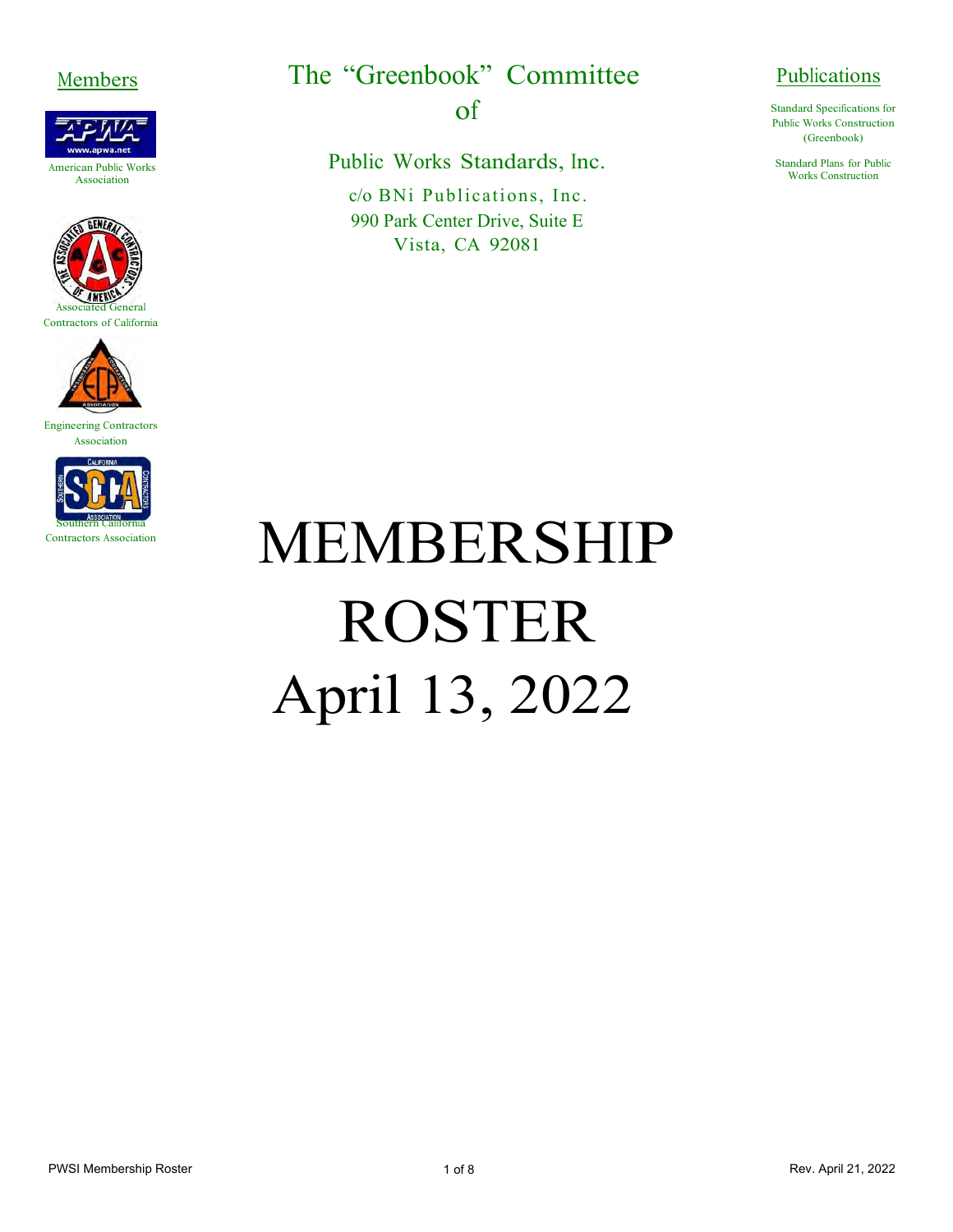## **Membership Roster** (April 13, 2022) **PUBLIC WORKS STANDARDS, INC**

|                     | ٠                         |                                                                    |
|---------------------|---------------------------|--------------------------------------------------------------------|
|                     | <b>BOARD OF DIRECTORS</b> |                                                                    |
| <b>REPRESENTING</b> | <b>OFFICE HELD</b>        | <b>NAME, ADDRESS, PHONE &amp; EMAIL</b>                            |
| <b>ECA</b>          | <b>DIRECTOR</b>           | <b>Bruce Cooksey</b>                                               |
|                     |                           | J.F. Shea Construction Inc.                                        |
|                     |                           | 3028 Highland Falls Dr                                             |
|                     |                           | Las Vegas, NV 89134<br>Phone: (909) 444-4242                       |
|                     |                           | Email: bruce.cooksey@ifshea.com                                    |
| <b>APWA</b>         | <b>TREASURER</b>          | <b>Jeffrey Cooper</b>                                              |
|                     |                           | NV <sub>5</sub>                                                    |
|                     |                           | 9890 Irvine Center Drive,                                          |
|                     |                           | Irvine, CA 92618<br>Phone: (949) 585-0477                          |
|                     |                           | Email: jeff.cooper@nv5.com                                         |
| <b>APWA</b>         | <b>Director</b>           | <b>Mate Gaspar</b>                                                 |
|                     |                           | Culver City Public Works Department - Engineering Division         |
|                     |                           | 9770 Culver Boulevard                                              |
|                     |                           | Culver City, CA 90232                                              |
|                     |                           | Phone: (310) 253-5602<br>Email: mate.gaspar@aculvercity.org        |
|                     |                           |                                                                    |
| BNi                 | <b>Director</b>           | William D. Mahoney                                                 |
|                     |                           | BNi Publications, Inc.<br><b>Editorial/Finance Department</b>      |
|                     |                           | 990 Park Center Dr. Suite E,                                       |
|                     |                           | Vista, CA 92081                                                    |
|                     |                           | Phone: (760) 734-1113, ext. 105<br>Email: billmahoney@bnibooks.com |
|                     |                           |                                                                    |
| APWA                | <b>Vice-President</b>     | <b>Robert Newman</b>                                               |
|                     |                           | City of Santa Clarita                                              |
|                     |                           | 23920 Valencia Boulevard Suite 300<br>Santa Clarita, CA 91355      |
|                     |                           | Phone: (661) 259-2489                                              |
|                     |                           | Email: rnewman@santa-clarita.com                                   |
| <b>APWA</b>         | President                 | <b>Tony Olmos</b>                                                  |
|                     |                           | City of Pasadena Public Works Department                           |
|                     |                           | 100 N Garfield Ave                                                 |
|                     |                           | Pasadena, CA 91101<br>Phone: (626) 744-4233                        |
|                     |                           | Email: tolmos@cityofpasadena.net                                   |
| <b>ECA</b>          | <b>Attorney</b>           | <b>Bernard Kamine</b>                                              |
|                     |                           | Kamine Law P.C.                                                    |
|                     |                           | 523 West 6 <sup>th</sup> St, Suite 1128                            |
|                     |                           | Los Angeles, CA 90014<br>Phone:                                    |
|                     |                           | Email: bskamine@kamineconstructionlaw.com                          |
|                     |                           |                                                                    |
| <b>ECA</b>          | <b>Director</b>           | <b>Tim Saenz</b><br>RMA Group                                      |
|                     |                           | 12130 Santa Margarita Court                                        |
|                     |                           | Rancho Cucamonga, CA 91730                                         |
|                     |                           | Phone: (909) 989-1751<br>Email:                                    |
|                     |                           |                                                                    |
| <b>SCCA</b>         | <b>Director</b>           | <b>Bradley Kimball Executive Vice President</b>                    |
|                     |                           | 600 City Parkway West, Suite 165<br>Orange, CA 92868               |
|                     |                           | Phone: (657)223-0800                                               |
|                     |                           | Email: bkimball@sccaweb.com                                        |
| <b>APWA</b>         | <b>Secretary</b>          | Erik Updyke                                                        |
|                     |                           | 2217 Conquista Avenue                                              |
|                     |                           | Long Beach, CA 90815                                               |
|                     |                           | Phone: (562) 225-515<br>Email: erikup59@gmail.com                  |
|                     |                           |                                                                    |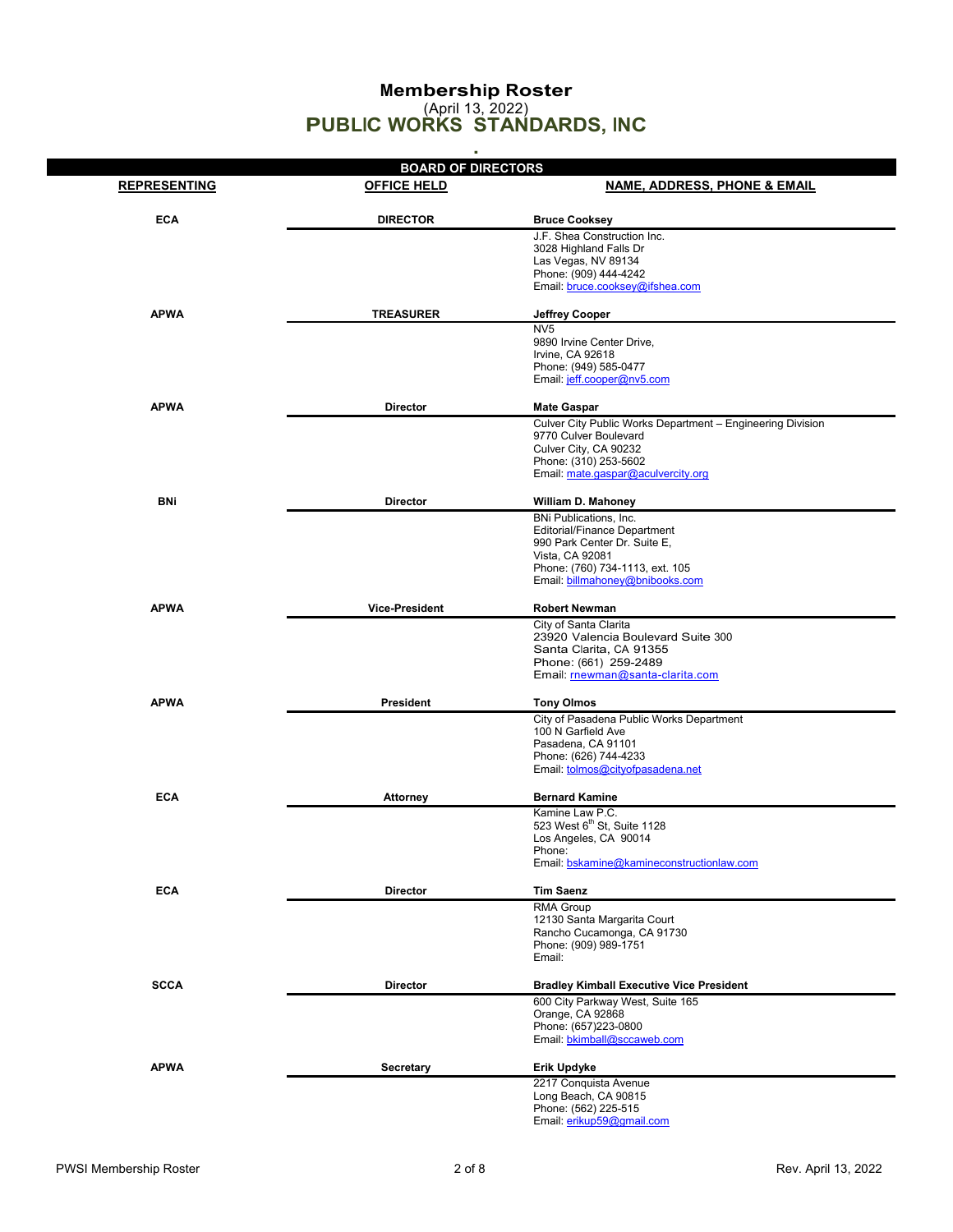| <b>REPRESENTING</b>       | <b>OFFICE HELD</b>       | <b>NAME, ADDRESS, PHONE &amp; EMAIL</b>                                                                                          |
|---------------------------|--------------------------|----------------------------------------------------------------------------------------------------------------------------------|
| <b>LOS ANGELES COUNTY</b> | <b>Representative #1</b> | <b>Lance Grindle</b>                                                                                                             |
|                           | Co-Chair                 | Los Angeles County Dept of Public Works                                                                                          |
|                           |                          | Programs Development Division<br>P.O. Box 1460, Alhambra, CA 91802-1460                                                          |
|                           |                          | [physically] 900 S Fremont Ave, 6 <sup>th</sup> Floor, Alhambra, CA 91803                                                        |
|                           |                          | Phone: (626) 458-3917                                                                                                            |
|                           |                          | Email: lgrindle@dpw.lacounty.gov                                                                                                 |
|                           | Alternate                | Yonah Halpern                                                                                                                    |
|                           |                          | Phone: (626) 458-1731<br>Email: yhalpern@dpw.lacounty.gov                                                                        |
|                           | <b>Representative #2</b> | <b>Charles Chen</b>                                                                                                              |
|                           |                          | Los Angeles County Dept of Public Works                                                                                          |
|                           |                          | Programs Development Division                                                                                                    |
|                           |                          | P.O. Box 1460, Alhambra, CA 91802-1460<br>[physically] 900 S Fremont Ave, 8 <sup>th</sup> Floor, Alhambra, CA 91803              |
|                           |                          | Phone: (626) 458-7917                                                                                                            |
|                           |                          | Email: cchen@pw.lacounty.gov                                                                                                     |
|                           | Alternate                | <b>Harry Cong</b>                                                                                                                |
|                           |                          | Los Angeles County Dept of Public Works                                                                                          |
|                           |                          | Programs Development Division<br>P.O. Box 1460, Alhambra, CA 91802-1460                                                          |
|                           |                          | [physically] 900 S Fremont Ave, 8 <sup>th</sup> Floor, Alhambra, CA 91803                                                        |
|                           |                          | Phone: (626) 458-3111                                                                                                            |
|                           |                          | Email: hcong@dpw.lacounty.gov                                                                                                    |
| <b>ORANGE COUNTY</b>      | Representative           | <b>Vinh Tran</b>                                                                                                                 |
|                           |                          | <b>Orange County Public Works</b>                                                                                                |
|                           |                          | 1152 E. Fruit Street, Santa Ana, CA 92701<br>Phone: (714) 955-0210                                                               |
|                           |                          | Email: vin.tran@ocpw.ocgov.com                                                                                                   |
|                           | Alternate                | <b>Jennifer Prause</b>                                                                                                           |
|                           | Geosynthetics Task Force | <b>Orange County Public Works</b>                                                                                                |
|                           |                          | 1152 E. Fruit Street, Santa Ana, CA 92701                                                                                        |
|                           |                          | Phone: (714) 245-4514<br>Email: Jennifer.prause@ocpw.ocqov.com                                                                   |
| <b>RIVERSIDE COUNTY</b>   | Representative           | <b>Elmer Datuin</b>                                                                                                              |
|                           |                          | County of Riverside Transportation Department                                                                                    |
|                           |                          | 2950 Washington Street, Riverside, CA 92504                                                                                      |
|                           |                          | [physically] 4080 Lemon St, 8 <sup>th</sup> Floor, Riverside, CA 92502-1090<br>[mailing] P.O. Box 1090, riverside, CA 92502-1090 |
|                           |                          | Phone: (951) 955-6762                                                                                                            |
|                           |                          | Email: edatuin@rivco.org                                                                                                         |
|                           | Alternate                | Rafid Al Hadeethi                                                                                                                |
|                           |                          | County of Riverside Transportation Department                                                                                    |
|                           |                          | 2950 Washington Street, Riverside, CA 92504<br>Phone: (951) 955-4975                                                             |
|                           |                          | Email: ralhadeethi@rivco.org                                                                                                     |
| <b>SAN DIEGO COUNTY</b>   | Representative           | E. David Gasaway                                                                                                                 |
|                           |                          | County of San Diego Department of Public Works Materials Laboratory                                                              |
|                           |                          | 5252 Kearny Villa Way                                                                                                            |
|                           |                          | San Diego, CA 92123<br>Phone: (858) 560-2125                                                                                     |
|                           |                          | Email: edgar.gasaway@sdcounty.ca.gov                                                                                             |
|                           | Alternate                | Sam Koohi                                                                                                                        |
|                           |                          | County of San Diego Department of Public Works Materials Laboratory                                                              |
|                           |                          | 5252 Kearny Villa Way<br>San Diego, CA 92123                                                                                     |
|                           |                          | Phone: (858) 560-2125                                                                                                            |
|                           |                          | Email: sam.koohi@sdcounty.ca.gov                                                                                                 |

I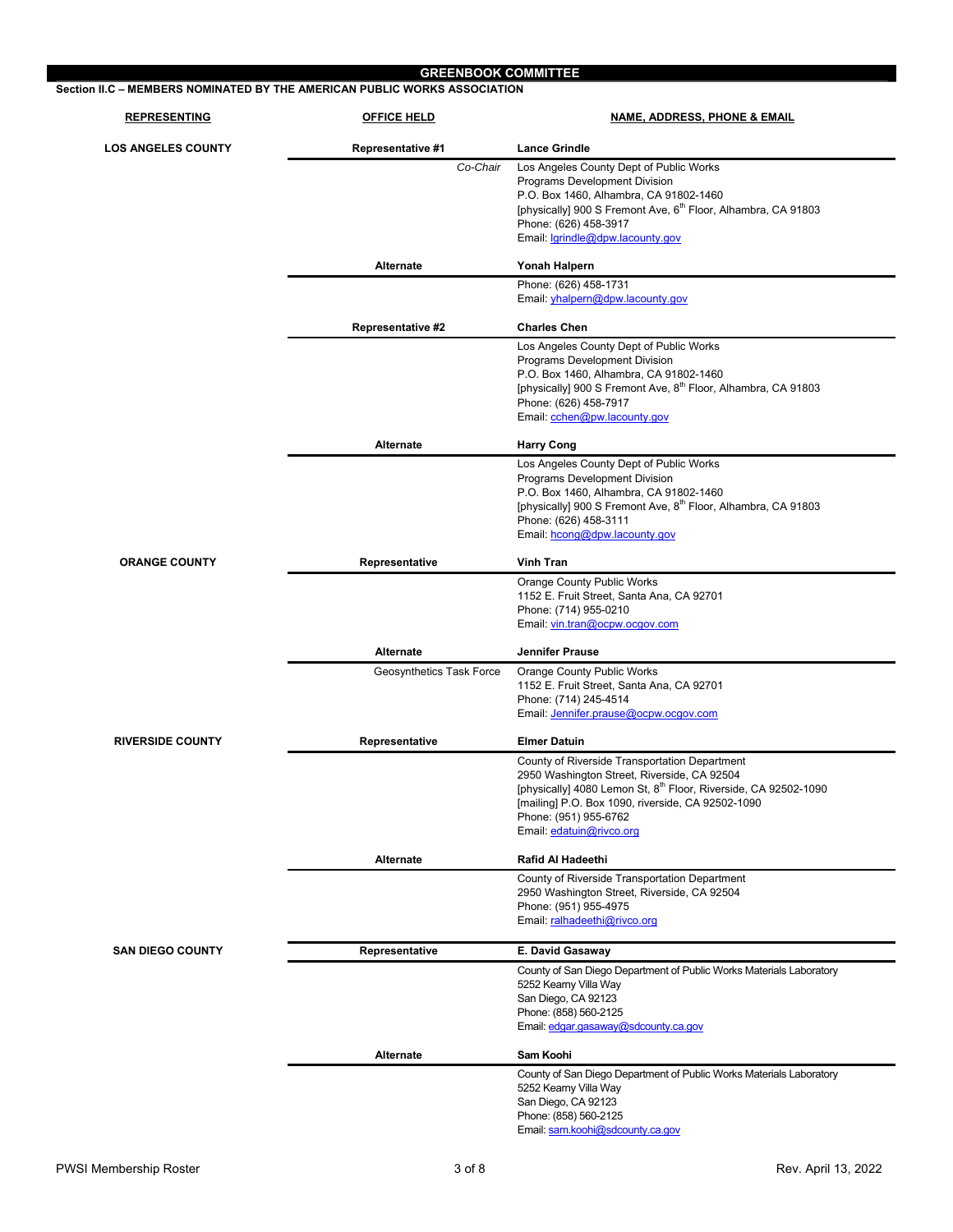| <b>REPRESENTING</b>        | <b>OFFICE HELD</b>       | <b>NAME, ADDRESS, PHONE &amp; EMAIL</b>                                                                         |
|----------------------------|--------------------------|-----------------------------------------------------------------------------------------------------------------|
| <b>VENTURA COUNTY</b>      | Representative           | Jeewoong (June) Kim                                                                                             |
|                            |                          | Ventura County Transportation Department                                                                        |
|                            |                          | County of Ventura Public Works Agency                                                                           |
|                            |                          | 800 South Victoria Avenue, Ventura, CA 93009-1620                                                               |
|                            |                          | Phone: (805) 654-2065<br>Email: jeewong.kim@ventura.org                                                         |
|                            |                          |                                                                                                                 |
|                            | <b>Alternate</b>         | <b>Glenn Derossett</b>                                                                                          |
|                            |                          | Ventura County Transportation Services Department                                                               |
|                            |                          | County of Ventura Public Works Agency                                                                           |
|                            |                          | 800 South Victoria Avenue, Ventura, CA 93009-1620<br>Phone: (805) 658-4354                                      |
|                            |                          | Email: glenn.derossett@ventura.org                                                                              |
| <b>CITY OF LOS ANGELES</b> | <b>Representative #1</b> | <b>Edward Arrington</b>                                                                                         |
|                            |                          | City of Los Angeles, Bureau of Engineering                                                                      |
|                            |                          | Wastewater Conveyance Engineering Division                                                                      |
|                            |                          | 1149 S Broadway, Suite 600, Los Angeles, CA 90015                                                               |
|                            |                          | Phone: (213) 485-1694<br>Email: Edward.arrington@lacity.org                                                     |
|                            |                          |                                                                                                                 |
|                            | Alternate #1             | <b>Benet Gardner</b>                                                                                            |
|                            |                          | City of Los Angeles, Bureau of Engineering<br>Design Standards & Investigation Group                            |
|                            |                          | 1149 S Broadway, Suite 600, Los Angeles, CA 90015                                                               |
|                            |                          | Phone: (213) 485-5310                                                                                           |
|                            |                          | Email: benet.gardner@lacity.org                                                                                 |
|                            | Alternate #2             | <b>Robert Huning</b>                                                                                            |
|                            |                          | City of Los Angeles, Bureau of Engineering                                                                      |
|                            |                          | Design Standards & Investigation Group                                                                          |
|                            |                          | 1149 S Broadway, Suite 600, Los Angeles, CA 90015                                                               |
|                            |                          | Phone: (213) 485-1679<br>Email: Robert.huning@lacity.org                                                        |
|                            |                          |                                                                                                                 |
|                            | <b>Representative #2</b> | <b>Chris Smith</b>                                                                                              |
|                            |                          | City of Los Angeles, Bureau of Engineering<br>1149 S. Broadway, Suite 300, Los Angeles, CA 90015                |
|                            |                          | Phone: (213) 847-2370                                                                                           |
|                            |                          | Email: chris.i.smith@lacity.org                                                                                 |
|                            | Alternate                | <b>Randy Macfarlane</b>                                                                                         |
|                            |                          | City of Los Angeles, Bureau of Engineering                                                                      |
|                            |                          | 1149 S. Broadway, Suite 300, Los Angeles, CA 90015                                                              |
|                            |                          | Phone: (213) 798-5153                                                                                           |
|                            |                          | Email: randall.macfarlane@lacity.org                                                                            |
| <b>CITY OF GLENDALE</b>    | Representative           | Sarkis Oganesyan                                                                                                |
|                            |                          | City of Glendale Public Works Department, Engineering Division                                                  |
|                            |                          | 633 E. Broadway, Room 205, Glendale, CA 91206                                                                   |
|                            |                          | Phone: (818) 548-3945<br>Email: soganesyan@ci.glendale.ca.us                                                    |
|                            |                          |                                                                                                                 |
|                            | <b>Alternate</b>         | Armen Avazian                                                                                                   |
|                            |                          | City of Glendale Public Works Department, Engineering Division<br>633 E. Broadway, Room 205, Glendale, CA 91206 |
|                            |                          | Phone: (818) 548-3945                                                                                           |
|                            |                          | Email: aavazian@glendaleca.gov                                                                                  |
| <b>CITY OF LONG BEACH</b>  |                          | <b>Onofre Ramirez</b>                                                                                           |
|                            | Representative           | City of Long Beach Department of Public Works Engineering Bureau                                                |
|                            |                          | 333 West Ocean Blvd., 9 <sup>th</sup> Floor, Long Beach, CA 90802                                               |
|                            |                          | Phone: (562) 570-6183                                                                                           |
|                            |                          | Email: onofre.ramirez@longbeach.gov                                                                             |
|                            | Alternate                | [Vacant]                                                                                                        |
|                            |                          |                                                                                                                 |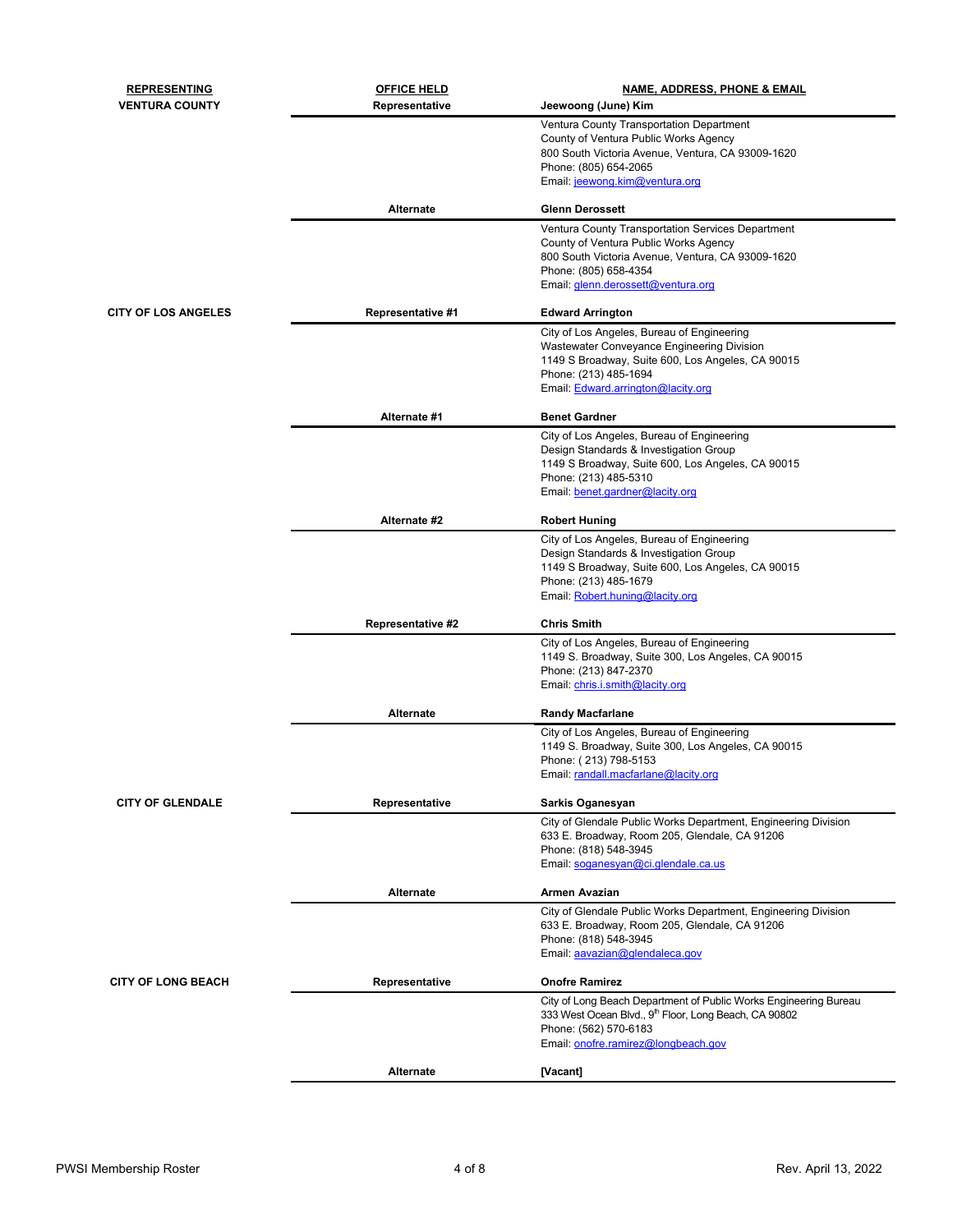| <b>REPRESENTING</b>                  | <b>OFFICE HELD</b>                       | <b>NAME, ADDRESS, PHONE &amp; EMAIL</b>                        |  |
|--------------------------------------|------------------------------------------|----------------------------------------------------------------|--|
| <b>CITY OF SAN DIEGO</b>             | Representative                           | <b>Cathering Dungca</b>                                        |  |
|                                      |                                          | City of San Diego Public Works Department                      |  |
|                                      |                                          | Infrastructure Construction Management Division                |  |
|                                      |                                          | 525 B Street, Suite 750, San Diego, CA 92101                   |  |
|                                      |                                          | Phone: (619) 533-3778                                          |  |
|                                      |                                          | Email: cdungca@sandiego.gov                                    |  |
|                                      | Alternate                                | <b>Sarah Chavez</b>                                            |  |
|                                      |                                          | City of San Diego, Test Lab Section                            |  |
|                                      |                                          | Phone: (858) 627-3276                                          |  |
|                                      |                                          | Email: schavez@sandiego.gov                                    |  |
|                                      | Representative                           | <b>Alaine James</b>                                            |  |
|                                      |                                          | City of San Diego                                              |  |
|                                      |                                          | Phone: (619) 533-3872<br>Email: aljames@sandiego.gov           |  |
|                                      |                                          |                                                                |  |
|                                      | Alternate                                | <b>Michael Phillips</b>                                        |  |
|                                      |                                          | City of San Diego                                              |  |
|                                      |                                          | Phone: (619) 533-3758                                          |  |
|                                      |                                          | Email: mphillips@sandiego.gov                                  |  |
| <b>CITY OF FOUNTAIN VALLEY</b>       | Representative                           | <b>Temo Galvez</b>                                             |  |
|                                      | <b>Standard Plans Subcommittee Chair</b> | City of Fountain Valley                                        |  |
|                                      |                                          | 101200 slater Avenue, Fountain Valley, CA 92780                |  |
|                                      |                                          | Phone: (714) 593-4517<br>Email: temo.galvez@fountainvalley.org |  |
|                                      |                                          |                                                                |  |
|                                      | Alternate                                | <b>Kyle Hilton</b>                                             |  |
|                                      |                                          | City of Fountain Valley                                        |  |
|                                      |                                          | 101200 slater Avenue, Fountain Valley, CA 92780                |  |
|                                      |                                          | Phone: (714) 593-4516<br>Email: kyle.hilton@fountainvalley.org |  |
|                                      |                                          |                                                                |  |
| <b>CITY OF IRVINE</b>                | Representative                           | Alex E. Salazar                                                |  |
|                                      | Standard Plans Subcommittee Co-Chair     | City of Irvine                                                 |  |
|                                      |                                          | 6427 Oak Canyon, Irvine, CA 92618                              |  |
|                                      |                                          | Phone: (949) 724-7408<br>Email: asalazar@cityofirvine.org      |  |
|                                      |                                          |                                                                |  |
|                                      | Alternate                                | <b>Stacy Delong</b>                                            |  |
|                                      |                                          | City of Irvine                                                 |  |
|                                      |                                          | 6427 Oak Canyon, Irvine, CA 92618                              |  |
|                                      |                                          | Phone: (949) 724-6442                                          |  |
|                                      |                                          | Email: sidelong@cityofirvine.org                               |  |
| <b>CITY OF BURBANK</b>               | Representative                           | <b>Omar Moheize</b>                                            |  |
|                                      |                                          | City of Burbank Public Works Department                        |  |
|                                      |                                          | [physically] 150 N. Third Street, Burbank, CA 91502            |  |
|                                      |                                          | P.O. Box 6459, Burbank, CA 91510-6459                          |  |
|                                      |                                          | Phone: (818) 238-3943<br>Email: omoheize@ci.burbank.ca.us      |  |
|                                      |                                          |                                                                |  |
|                                      | Alternate                                | Artin Megerdichian                                             |  |
|                                      |                                          | 150 N. Third Street, Burbank, CA 91502                         |  |
|                                      |                                          | Phone: (818) 238-3942                                          |  |
|                                      |                                          | Email: amegerdichian@ci.burbank.ca.us                          |  |
| <b>DEPARTMENT OF WATER AND POWER</b> | Representative                           | <b>Charles (Chuck) Dunn</b>                                    |  |
| <b>CITY OF LOS ANGELES</b>           |                                          | City of Los Angeles Department of Water & Power                |  |
|                                      |                                          | 111 N. Hope St, Room 813, Los Angeles, CA 90012                |  |
|                                      |                                          | Phone: (213) 367-0189                                          |  |
|                                      |                                          | Email: charles.dunn@ladwp.com                                  |  |
|                                      | Alternate                                | <b>Allison Tsau</b>                                            |  |
|                                      |                                          | City of Los Angeles Department of Water & Power                |  |
|                                      |                                          | 111 N. Hope St, Room 813, Los Angeles, CA 90012                |  |
|                                      |                                          | Phone: (213) 367-2696                                          |  |
|                                      |                                          | Email: Allison.tsau@ladwp.com                                  |  |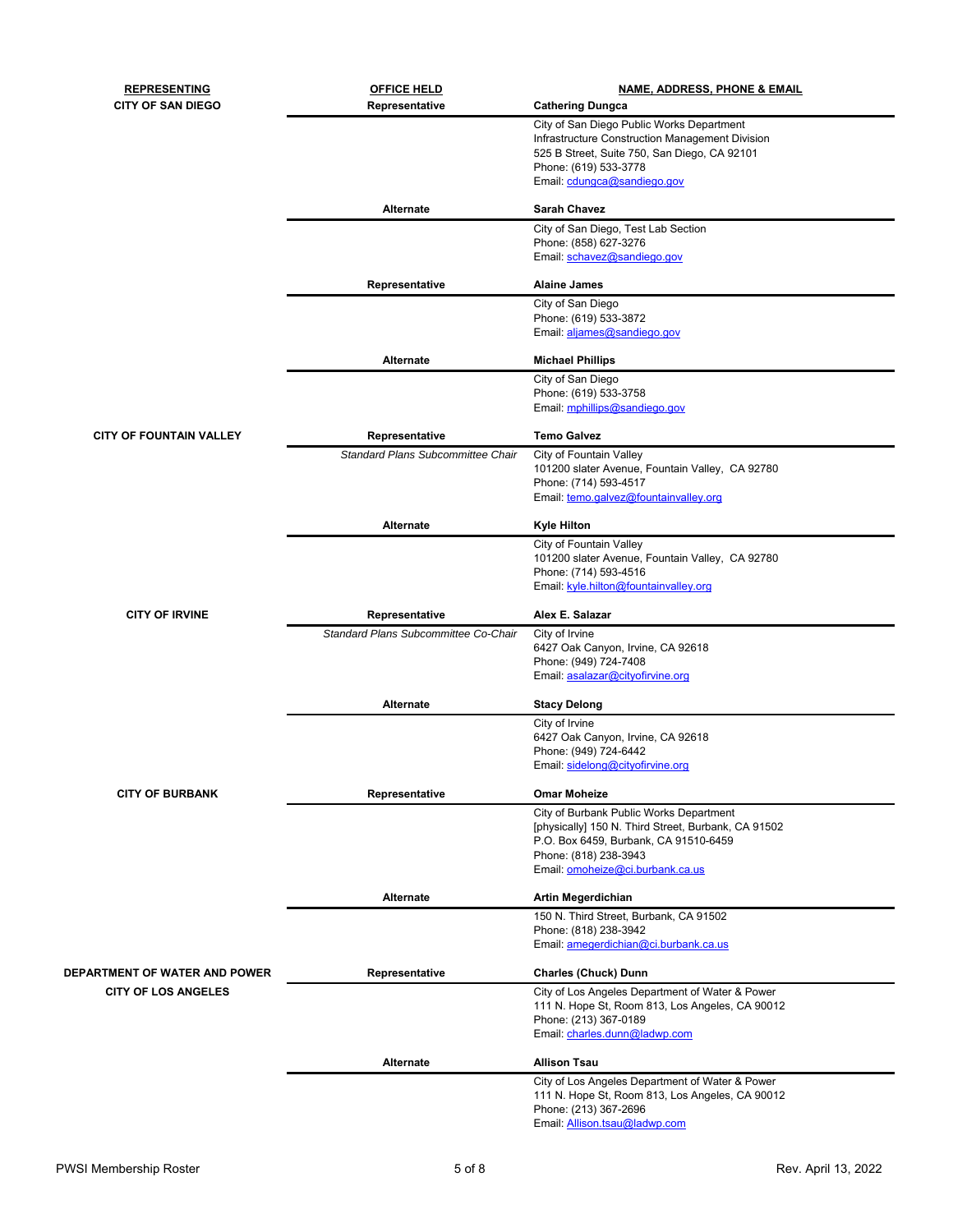| <b>REPRESENTING</b>                                     | <b>OFFICE HELD</b>                       | <b>NAME, ADDRESS, PHONE &amp; EMAIL</b>       |
|---------------------------------------------------------|------------------------------------------|-----------------------------------------------|
| <b>METROPOLITAN WATER DISTRICT</b>                      | Representative                           | <b>David Yanez</b>                            |
|                                                         | General Provisions Subcommittee Co-Chair | Metropolitan Water District                   |
|                                                         |                                          | 700 Moreno Avenue                             |
|                                                         |                                          | Los Angles, CA 91750                          |
|                                                         |                                          | Phone: (909) 392-5429                         |
|                                                         |                                          | Email: dyanez@mwdh20.com                      |
|                                                         | Alternate                                | Jacqueline "Nikki" DuranAubrecht              |
|                                                         |                                          | Metropolitan Water District                   |
|                                                         |                                          | 700 Moreno Avenue                             |
|                                                         |                                          | Los Angles, CA 91750                          |
|                                                         |                                          | Phone: (909) 392-5429                         |
|                                                         |                                          | Email: jduranaubrecht@mwdh20.com              |
| <b>LOS ANGELES COUNTY SANITATION</b><br><b>DISTRICT</b> | Representative                           | <b>Anthony Howard</b>                         |
|                                                         |                                          | Sanitation District of Los Angeles County     |
|                                                         |                                          | P.O. Box 4998, Whittier, CA 90607-4998        |
|                                                         |                                          | Phone: (562) 908-4288 ext. 1602               |
|                                                         |                                          | Email: ahoward@lacsd.org                      |
|                                                         | <b>Alternate</b>                         | Jenny Hsu                                     |
|                                                         |                                          | Sanitation District of Los Angeles County     |
|                                                         |                                          | P.O. Box 4998, Whittier, CA 90607-4998        |
|                                                         |                                          | Phone: (562) 908-4288 ext. 1618               |
|                                                         |                                          | Email: jhsu@lacsd.org                         |
| <b>ORANGE COUNTY SANITATION DISTRICT</b>                | Representative                           | <b>Birger (Dickie) Fernandez</b>              |
|                                                         |                                          | <b>Orange County Sanitation District</b>      |
|                                                         |                                          | 10844 Ellis Avenue, Fountain Valley, CA 92708 |
|                                                         |                                          | Phone: (714) 593-7523                         |
|                                                         |                                          | Email: bfernandez@ocsan.gov                   |
|                                                         | Alternate                                | Any DaSilva                                   |
|                                                         |                                          | <b>Orange County Sanitation District</b>      |
|                                                         |                                          | 10844 Ellis Avenue, Fountain Valley, CA 92708 |
|                                                         |                                          | Phone: (714)                                  |
|                                                         |                                          | Email: adasilva@ocsan.gov                     |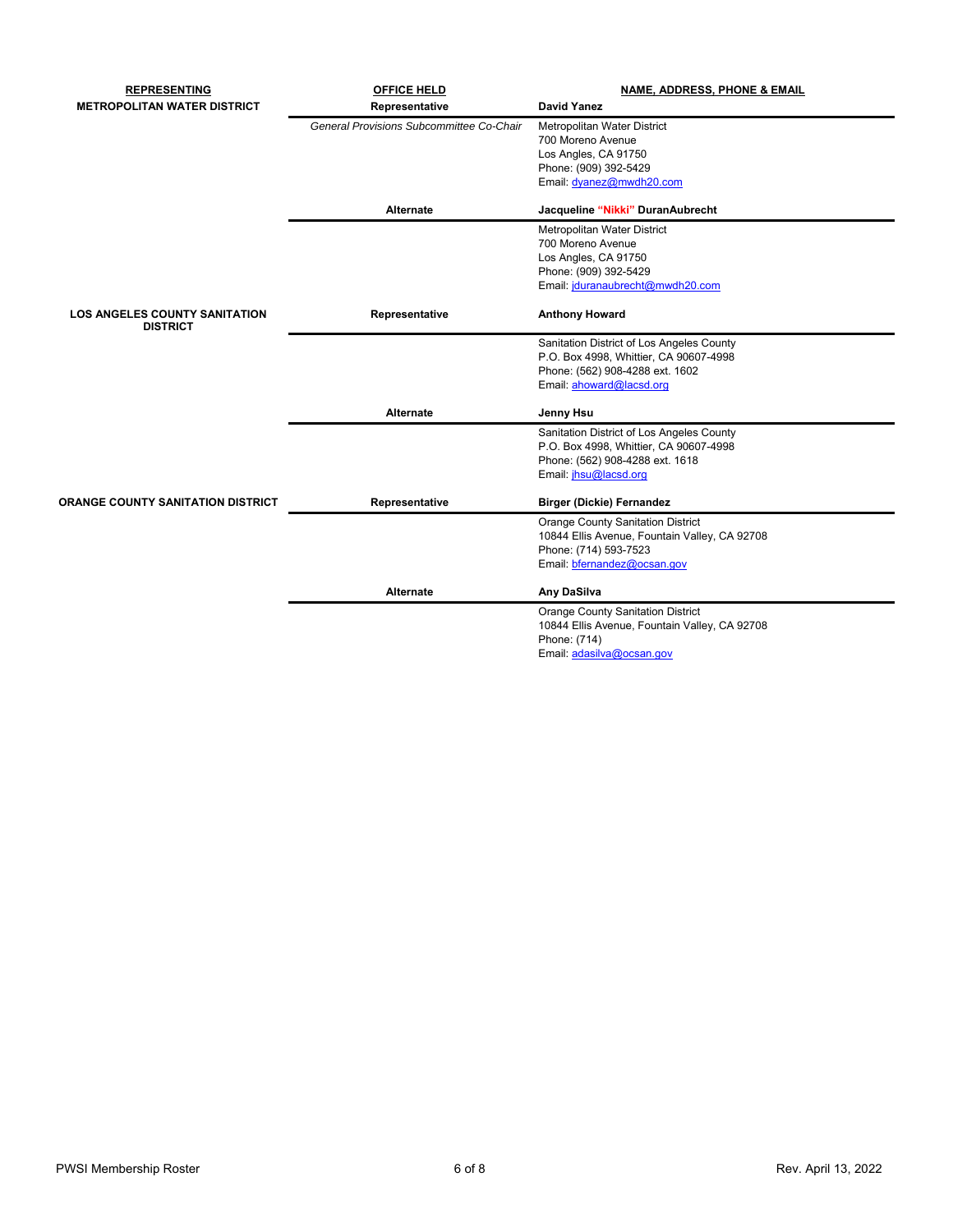| SECTION II.D - MEMBERS NOMINATED BY CONTRACTORS ASSOCIATIONS |                                            |                                                                                                   |
|--------------------------------------------------------------|--------------------------------------------|---------------------------------------------------------------------------------------------------|
| <b>REPRESENTING</b>                                          | <b>OFFICE HELD</b>                         | <b>NAME, ADDRESS, PHONE &amp; EMAIL</b>                                                           |
| <b>AGCC</b>                                                  | <b>Representative #1</b>                   | <b>David Diaz</b>                                                                                 |
|                                                              |                                            | <b>Griffith Company</b>                                                                           |
|                                                              |                                            | 3050 E. Birch Street, Brea CA 92821                                                               |
|                                                              |                                            | Phone: (562) 519-2422                                                                             |
|                                                              |                                            | Email: ddiaz@griffithcompany.net                                                                  |
|                                                              | <b>Representative #2</b>                   | Curt Gilley-AGCC REPLACEMENT PENDING CURT MOVED TO<br><b>ECA ALTERNATE</b>                        |
|                                                              | <b>Underground Materials &amp; Methods</b> | <b>Terrain Engineering, Inc.</b>                                                                  |
|                                                              | Subcommittee Chair                         | 3609 Maida Place, Davis, CA 95616                                                                 |
|                                                              |                                            | Phone: (916) 952-0704 / (310) 948-4490<br>Email: cgilley@terrainengineeringinc.com                |
|                                                              |                                            |                                                                                                   |
|                                                              | <b>Representative #3</b>                   | Dan Peterson                                                                                      |
|                                                              | Co-Chair                                   | P.O Box 660968, Arcadia, CA 91066-0986                                                            |
|                                                              |                                            | Phone: (626) 446-3117                                                                             |
|                                                              |                                            | Email: dipco@earthlink.net                                                                        |
|                                                              | Representative #4                          | <b>Tim Saenz</b>                                                                                  |
|                                                              |                                            | <b>RMA Group</b>                                                                                  |
|                                                              |                                            | 12130 Santa Margarita Court                                                                       |
|                                                              |                                            | Rancho Cucamonga, CA 91730                                                                        |
|                                                              |                                            | Phone: (909) 989-1751 / (626) 705-6606<br>Email:                                                  |
|                                                              | Representative #5                          | Jim St. Martin                                                                                    |
|                                                              |                                            | Herzog Contracting Corp.                                                                          |
|                                                              |                                            | 3760 Kilroy Airport Road, Suite 120, Long Beach, CA 90806                                         |
|                                                              |                                            | Phone: (949) 933-3905                                                                             |
|                                                              | <b>Representative #6</b>                   | Email: jstmartin@herzog.com<br>Don Vivant                                                         |
|                                                              |                                            | Sully-Miller Contracting Corporation                                                              |
|                                                              |                                            | 135 S. State College Boulevard, Suite 400, Brea, CA 92821                                         |
|                                                              |                                            | Phone: (714) 578-2857                                                                             |
|                                                              |                                            | Email: dvivant@sully-miller.com                                                                   |
|                                                              | Alternate #1                               | <b>Bernard S. Kamine</b>                                                                          |
|                                                              |                                            | Kamine Law P.C.                                                                                   |
|                                                              |                                            | 523 West 6 <sup>th</sup> St., Suite 1128, Los Angeles, CA 90014<br>Phone: (213) 972-0119 ext: 105 |
|                                                              |                                            | Email: bskamine@kamineconstructionlaw.com                                                         |
|                                                              |                                            |                                                                                                   |
|                                                              | Alternate #2                               | <b>Raffie Yepremian</b>                                                                           |
|                                                              |                                            | <b>Bali Construction Inc.</b>                                                                     |
|                                                              |                                            | 9852 E. Joe Vargas Way<br>South El Monte, CA 91733                                                |
|                                                              |                                            | Phone: (626) 838-5562                                                                             |
|                                                              |                                            | Email: rveremian@baliconstruction.com                                                             |
| <b>ECA</b>                                                   | Representative                             | Raffie Yepremian                                                                                  |
|                                                              |                                            | <b>Bali Construction Inc.</b>                                                                     |
|                                                              |                                            | 9852 E. Joe Vargas Way<br>South El Monte, CA 91733                                                |
|                                                              |                                            | Phone: (626) 838-5562                                                                             |
|                                                              |                                            | Email: ryeremian@baliconstruction.com                                                             |
|                                                              | Alternate                                  | <b>Curtis Gilley</b>                                                                              |
|                                                              |                                            | Terrain Engineering, Inc                                                                          |
|                                                              |                                            | 3609 Maida Place, Davis, CA 95616                                                                 |
|                                                              |                                            | Phone: (916) 952-0704 / (310) 948-4490<br>Email: cgilley@terrainengineeringinc.com                |